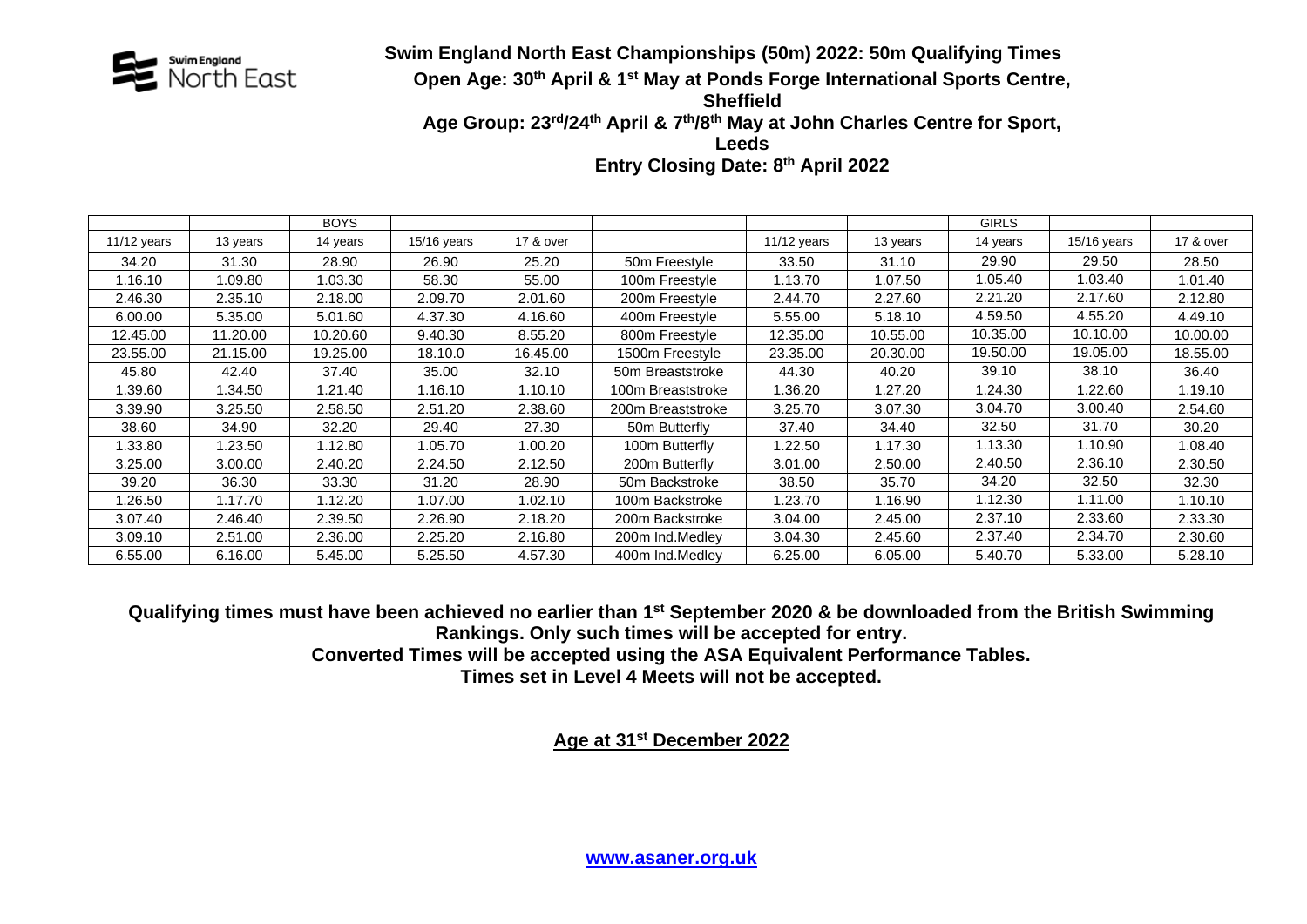

**Regional Age Group Swimming Championships (50m) 2022**

**23 rd/24 th April & 7 th/8 th May 2022**

**John Charles Centre for Sport, Leeds**

**Entry Closing Date 8 th April 2022**

| <b>Session 1</b><br>Saturday 23rd April @ 09:00  |                  |                     | <b>Session 3</b><br>Sunday 24th April @ 09:00  |                  |                     | <b>Session 5</b><br>Saturday $7th$ May $@$ 09:00          |                  |                     | <b>Session 7</b><br>Sunday $8^{th}$ May $@$ 09:00       |                  |                     |
|--------------------------------------------------|------------------|---------------------|------------------------------------------------|------------------|---------------------|-----------------------------------------------------------|------------------|---------------------|---------------------------------------------------------|------------------|---------------------|
| Boys                                             | 1500m            | Freestyle HDW       | Girls                                          | 800m             | Freestyle HDW       | <b>Boys</b>                                               | 800m             | Freestyle HDW       | Girls                                                   | 1500m            | Freestyle HDW       |
| Girls                                            | 400m             | Ind.Medley          | <b>Boys</b>                                    | 400m             | Ind.Medley          | Girls                                                     | 400m             | Freestyle           | <b>Boys</b>                                             | 400m             | Freestyle           |
| <b>Boys</b>                                      | 200 <sub>m</sub> | <b>Butterfly</b>    | Girls                                          | 200 <sub>m</sub> | <b>Butterfly</b>    | Boys                                                      | 100m             | Freestyle           | Girls                                                   | 100m             | Freestyle           |
| Girls                                            | 100m             | <b>Backstroke</b>   | <b>Boys</b>                                    | 100m             | <b>Backstroke</b>   | Girls                                                     | 100m             | <b>Butterfly</b>    | <b>Boys</b>                                             | 100m             | <b>Butterfly</b>    |
| <b>Boys</b>                                      | 100m             | <b>Breaststroke</b> | Girls                                          | 100 <sub>m</sub> | <b>Breaststroke</b> | <b>Boys</b>                                               | 200m             | <b>Backstroke</b>   | <b>Girls</b>                                            | 200 <sub>m</sub> | <b>Backstroke</b>   |
| Girls                                            | 200m             | Freestyle           | <b>Boys</b>                                    | 200 <sub>m</sub> | Freestyle           | <b>Girls</b>                                              | 200m             | <b>Breaststroke</b> | <b>Boys</b>                                             | 200 <sub>m</sub> | <b>Breaststroke</b> |
| Boys                                             | 50 <sub>m</sub>  | Freestyle           | Girls                                          | 50 <sub>m</sub>  | Freestyle           | <b>Boys</b>                                               | 200 <sub>m</sub> | Ind.Medley          | Girls                                                   | 200 <sub>m</sub> | Ind.Medley          |
| Girls                                            | 50 <sub>m</sub>  | <b>Breaststroke</b> | <b>Boys</b>                                    | 50 <sub>m</sub>  | <b>Breaststroke</b> | <b>Girls</b>                                              | 50 <sub>m</sub>  | <b>Backstroke</b>   | Boys                                                    | 50 <sub>m</sub>  | <b>Backstroke</b>   |
|                                                  |                  |                     |                                                |                  |                     | <b>Boys</b>                                               | 50 <sub>m</sub>  | <b>Butterfly</b>    | Girls                                                   | 50 <sub>m</sub>  | <b>Butterfly</b>    |
| <b>Session 2</b><br>Saturday 23rd April @ 3.30pm |                  |                     | <b>Session 4</b><br>Sunday 24th April @ 3.30pm |                  |                     | <b>Session 6</b><br>Saturday 7 <sup>th</sup> May @ 3.30pm |                  |                     | <b>Session 8</b><br>Sunday 8 <sup>th</sup> May @ 3.30pm |                  |                     |
| Finals of above events                           |                  |                     | Finals of above events                         |                  |                     | Finals of above events                                    |                  |                     | Finals of above events                                  |                  |                     |

**SENER Championships, 6 North Grove Crescent, Wetherby, LS22 7PY Tel: 01937 522481 Email: nerswimmingmanager@asaner.org.uk**